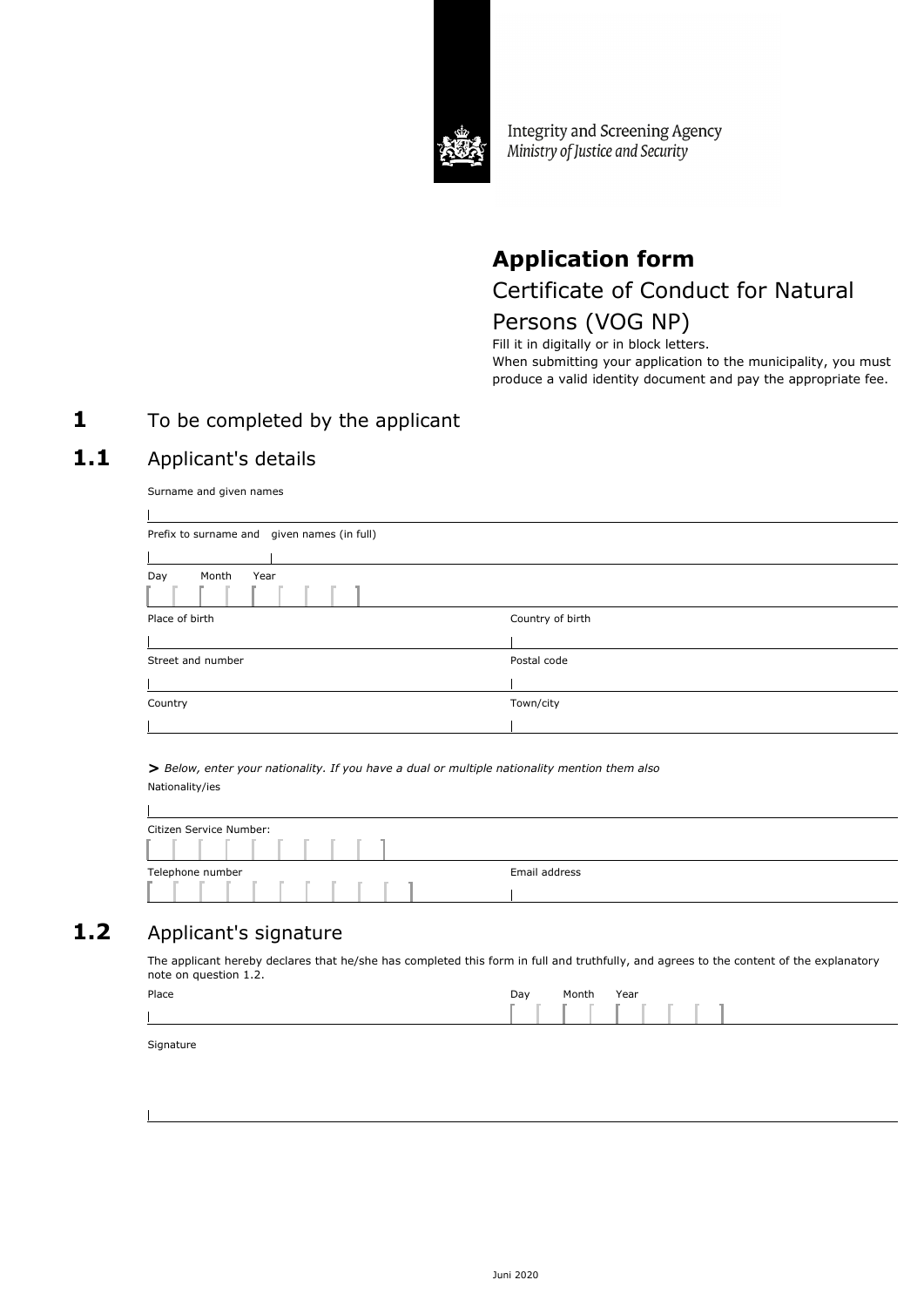#### **2** van 5

### **2** To be completed by the organisation/body requiring the Certificate

### 2.1 Details of organisation/body

Name of organisation/body

 $\mathbf{I}$ 

| Postal code and town/city: |
|----------------------------|
|                            |
| Country                    |
|                            |
|                            |

### 2.2 Purpose of the application

*> If you are applying for the Certificate of Conduct in order to obtain a visa, license, taxi driver's permit etc., enter this information under 'Other'.*

#### $\Box$ Employment

Job (*to which the application relates; e.g. teacher, cleaner, transport manager*)

Description of tasks (*if possible, enclose a job description*)

#### $\Box$ Other purpose

Description (*e.g. taxi driver's permit, visa/emigration, operating license*)

### **2.3** Special circumstances

**>** *Indicate any special circumstances in connection with the application.*

The location where you do your job may be relevant to the application's assessment. For instance, if you provide cleaning services at a childcare centre, the assessment will be conducted differently than if you do so in an office.

 $\Box$  No (continue with the next question)

□ Yes (please explain)

### **2.4** Screenings profile

Are you applying for the Certificate in connection with one of the specific jobs or purposes mentioned below?

**>** *For more information on the risks associated with these jobs or purposes, go to www.justis.nl.*

□ Yes, continue with question 2.4 a

 $\Box$  No, continue with question 2.4 b

### **2.4 a** Specific sreeningsprofile

#### *(Pay attention: check only one box.)*

□ 01 Political office holder

□ 06 Visa and emigration

 $\Box$  18 Housing permit

*This screening profile may be used only under 'Wet bijzondere maatregelen grootstedelijke problematiek'*

□ 25 (Special) enforcement officer

 $\Box$  40 Holiday host family and adoption

 $\Box$  45 Health care and welfare of people or animals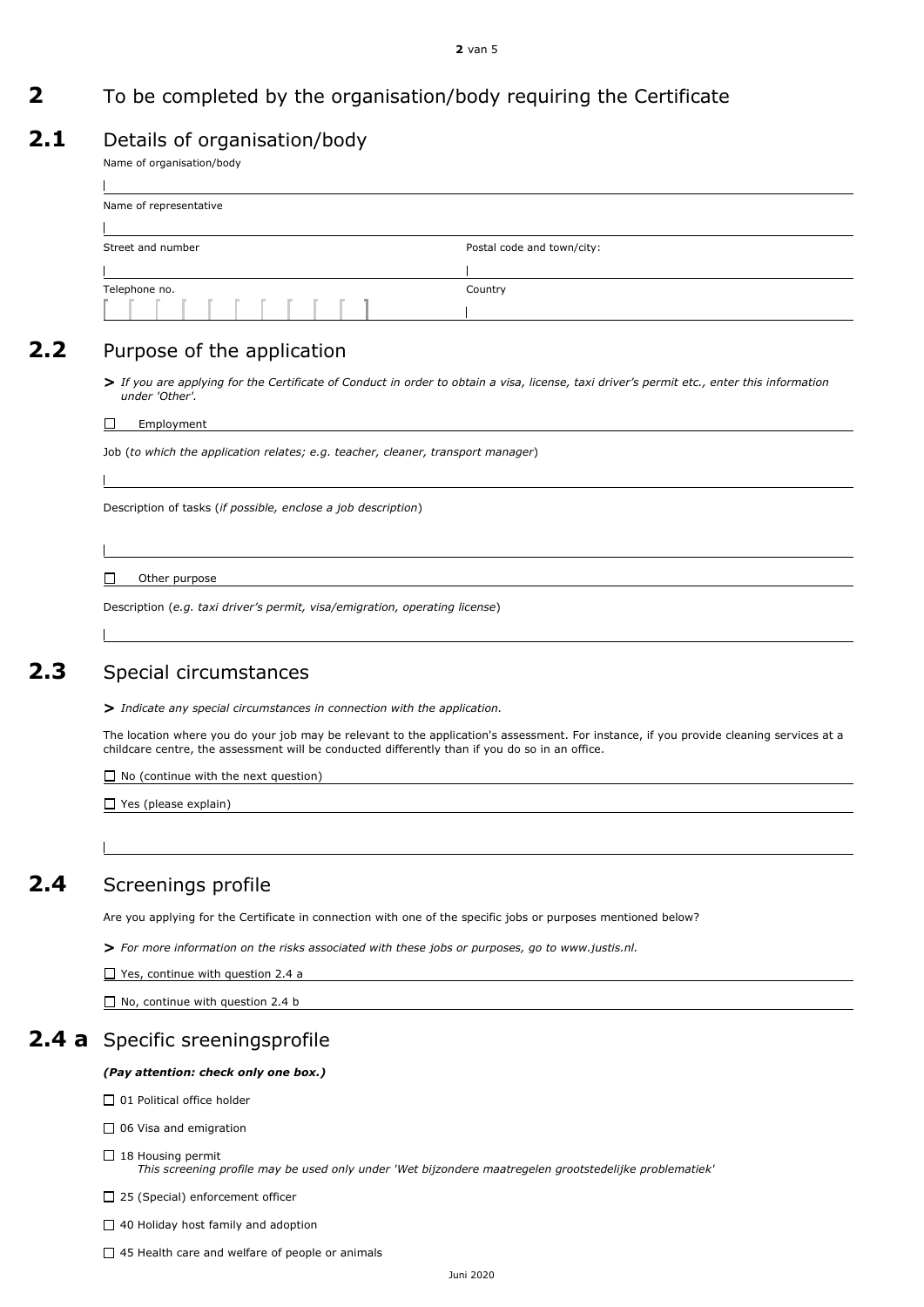$\square$  50 Operating license

*This screening profile may be used only if the municipality is the body requiring the Certificate and you are applying for a Certificate in order to obtain an operating license for a catering establishment.*

- $\Box$  55 Legal services
- $\Box$  60 Education *This screening profile is applicable to anyone working in an educational institution*
- $\Box$  65 Taxi industry; taxi driver's permit *This screening profile may be used only if Kiwa Register BV is the organisation requiring the Certificate*
- □ 70 Taxi industry; operator's license *This screening profile may be used only if Kiwa Register BV is the organisation requiring the Certificate of Conduct*
- $\Box$  75 Family supervisor, probation officer, child welfare investigator, social worker
- □ 80 Sworn interpreters/translators *This screening profile may be used only if the Legal Aid Council is the body requiring the Certificate.*
- $\Box$  85 Membership of shooting club
- □ 95 Financial services

### **2.4 b** General screening profile

*> Check where applicable.*

Screening will be based on the features of the job you have checked, so it is important to make sure that the features checked correspond to the job/tasks or other purpose concerned.

**>** *For more information on job features, go to www.justis.nl*.

### Information

- $\Box$  11 Being authorised to consult and/or process data in computer systems
- $\Box$  12 Handling sensitive/confidential information
- $\Box$  13 Having knowledge of security systems, control mechanisms and verification processes

#### Money

- □ 21 Handling cash, transferable money and/or (digital) securities
- $\Box$  22 Having budgetary authority

#### Goods

- □ 36 Monitoring production processes
- □ 37 Having access to goods
- □ 38 Having access to materials, property, objects etc. that, if used inappropriately or incorrectly, pose a risk to people and/or animals

#### Services

- □ 41 Providing services (advice, security, cleaning, catering, maintenance, etc.)
- $\Box$  43 Services in individual living environment

### Business transactions

53 Making decisions on offers (conducting negotiations and concluding contracts) and awarding contracts

#### Processes

- 61 Maintaining/converting/operating production or other machinery and/or devices, vehicles and/or aircraft
- □ 62 Transporting and/or delivering goods, post and packages otherwise than via an in-company transport system
- $\Box$  63 Transporting passengers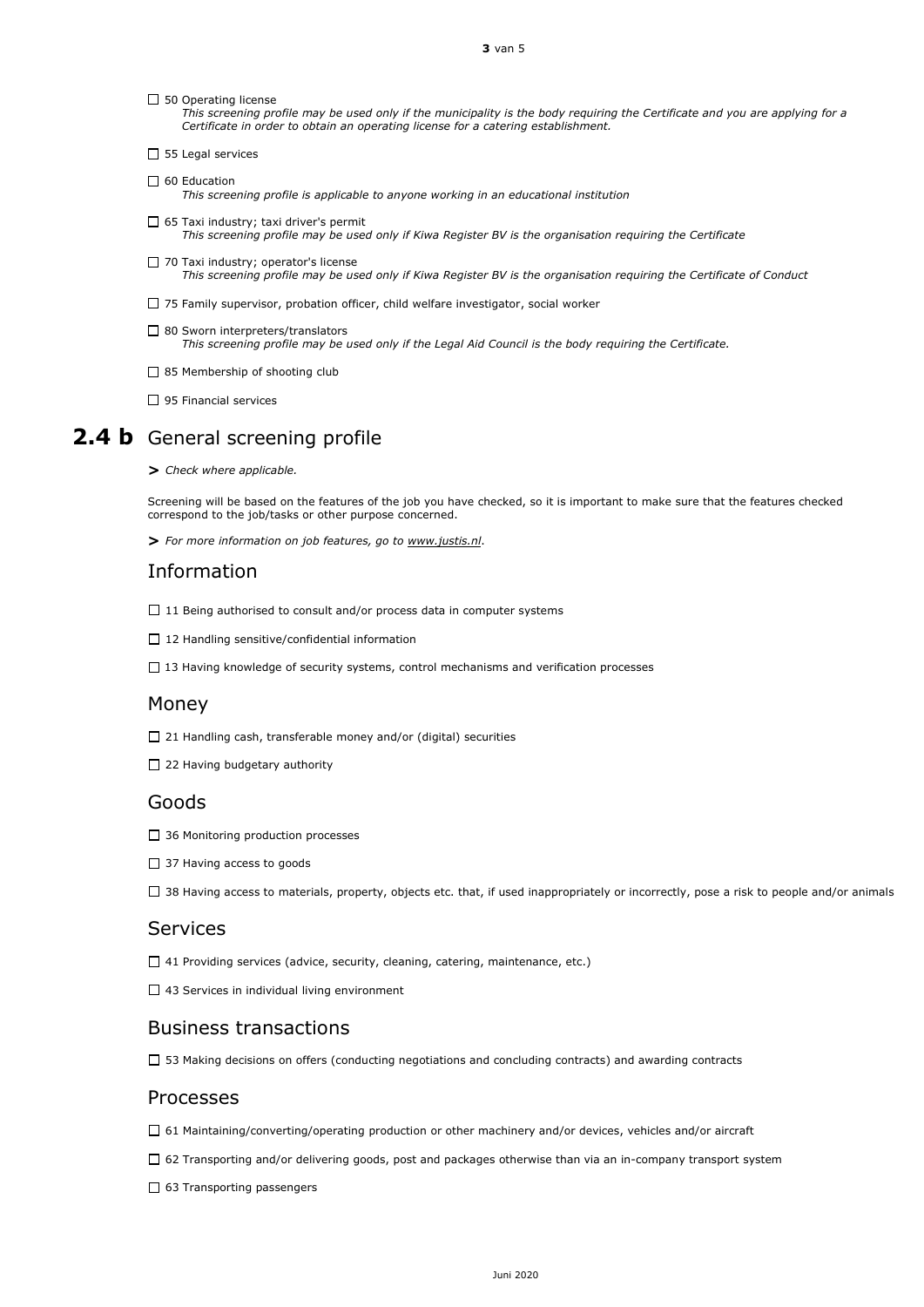### Management

71 Managing people and/or (part of) an organisation

### Persons

*> If you check 'Persons' as a risk area, there must be a difference in power between the persons concerned.*

 $\square$  84 Being responsible for the care of minors

 $\square$  85 Being responsible for the care of persons requiring assistance such as the aged and the disabled

86 Childcare (This should only be used in combination with number 84)

### 2.5 Signature on behalf of the organisation/body

On behalf of the organisation/body, the undersigned hereby declares that he/she has completed this form in full and truthfully.

| Place | Day        | Month | Year |  |  |
|-------|------------|-------|------|--|--|
|       | . <b>.</b> |       |      |  |  |

Signature of representative

Stamp of organisation/body